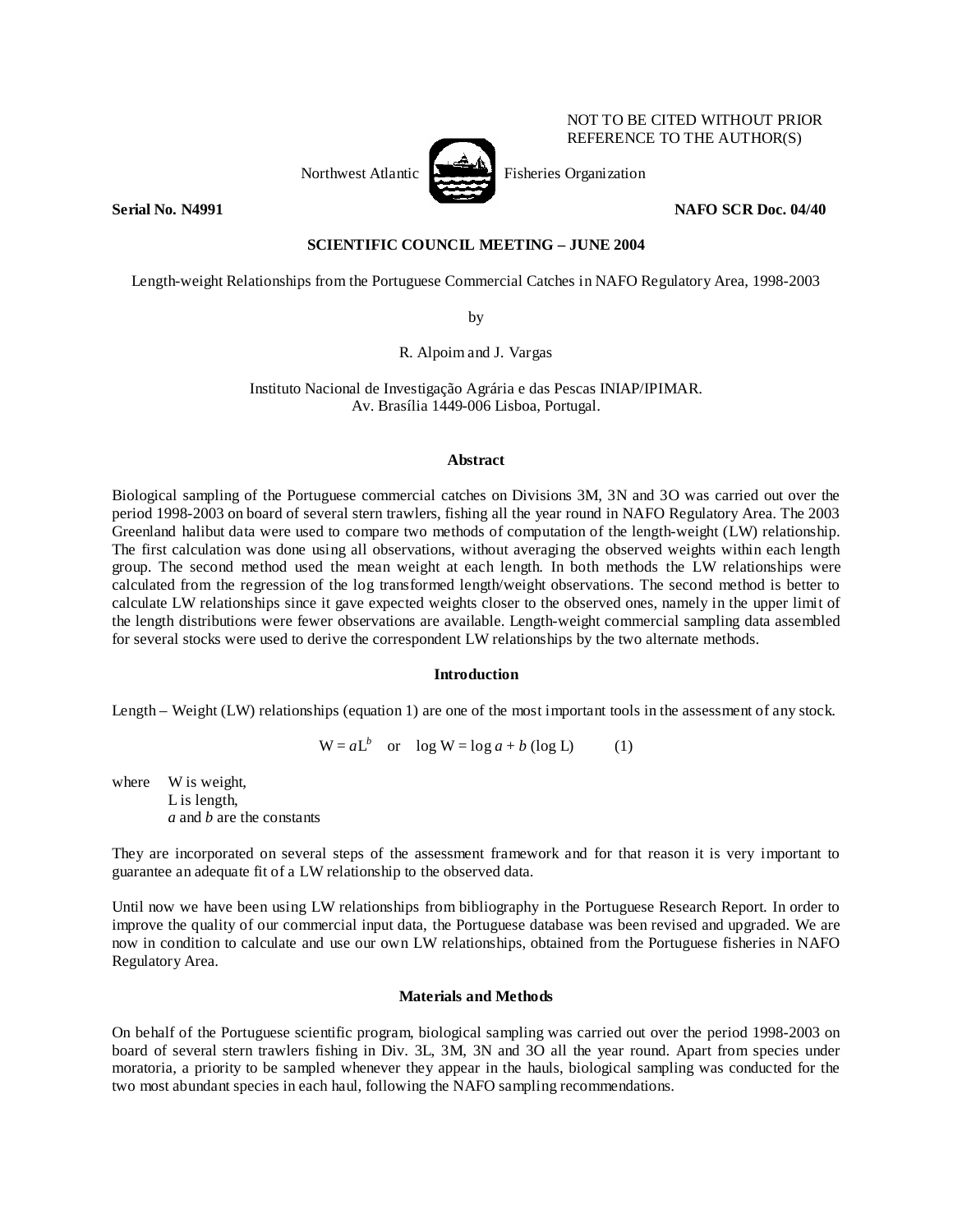The weight of individual fish were collected at sea, using electronic balances. Total weight was recorded in grams and length (from the tip of the snout to the fork of the tail) was recorded to the cm below except for roughhead grenadier (anal fin length to the half cm below). With the exception of cod and white hake all species were sampled by sex. Data with obvious errors in measurement were removed from the analysis.

The 2003 Greenland halibut data were chosen for a first full comparison of two methods of computation of the LW relationship. On both methods the relation is derived from the regression of the log transformed length-weight pairs of observations. The first method used all observations without averaging the weights within each length group. The second method used the observed mean weight of each length group. The parametric paired t-test is used to detect significant differences from 0 among expected weights at each length. Error terms correspond to 95% confidence limits. Plots of the regressions and curves are presented to visually detect the differences between the two methods. The LW relationship (Bowering and Stansbury, 1984) for Greenland halibut in NAFO Div. 2HJ+3K that has been used so far in the Portuguese Research Report was also tested against the two new LW relationships.

After the analysis of the results for Greenland halibut, LW relationships by the two methods were calculated for several stocks from length/weight commercial Portuguese data. For each stock a t-test was performed to check the difference between the two relations.

#### **Results and Discussion**

Table 1 shows the two 2003 Greenland halibut LW relationships and the t-test between them. According to the paired t-test between the two methods the mean pair difference is too high, with zero probability of be near 0. So, the two relationships are significantly different. The plot that shows the linear regression between log L - log W and the retransformed equations (Fig.1) highlight the difference between the curves from the two methods mainly in the upper limit of the length distributions. Table 2 shows the number of measurements by length groups of 5 cm: the bulk of the Greenland halibut data were between 30-60 cm. With the first method, the high number of measurements within this range flattened the curve in the upper limit of the length distribution. If the mean weights by length are used instead this effect is not obvious, and the curve is better fitted to the observed weights in the upper limit of the length distribution, were fewer observations are available. The Bowering and Stansbury LW relationship also show significant differences at large fish sizes (Fig. 1).

The LW relationships for several stocks calculated by the two methods, and the t-test between them are presented in Tables 3 to 11. For most stocks the two LW relationships are significantly different.

#### **Conclusions**

The second method was chosen to calculate LW relationships since it gave expected weights closer to the observed ones in the upper limit of the length distributions, were fewer observations are available. The LW relationships obtained from the Portuguese commercial catches improve the quality of the Portuguese data used in NAFO assessments.

#### **Acknowledgements**

This study was supported by the European Commission (DG XIV) and INIAP/IPIMAR.

#### **References**

Bowering, W. R. and Stansbury, D. E., 1984. Regressions of weight on length for Greenland halibut (*Reinhardtius hippoglossoides*) from Canadian waters of Northwest Atlantic. *J. Northw. Atl. Fish. Sci*., **5**(1): 107-108.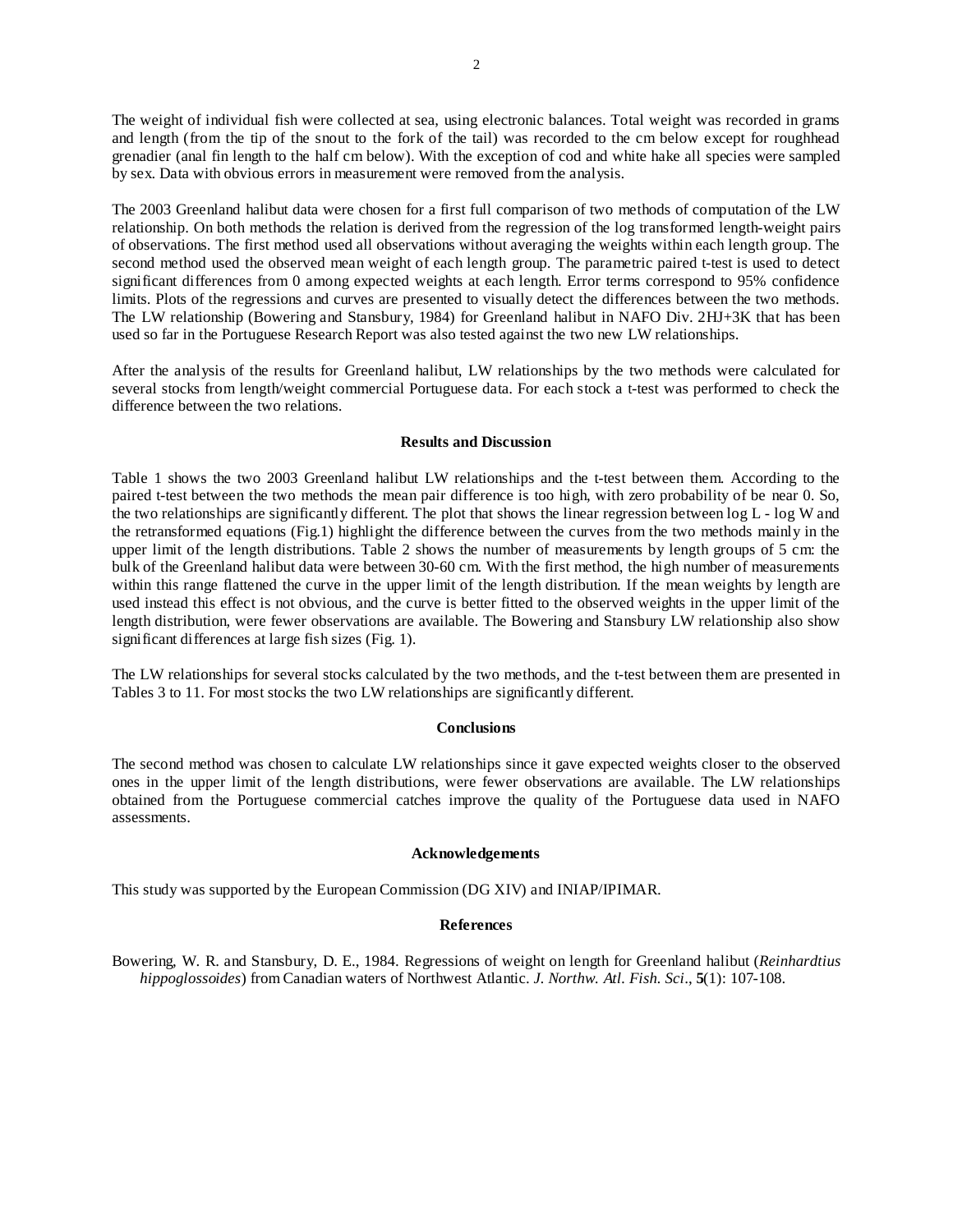|              | Sex | a     | b     |       |     | length range | n     | n means |
|--------------|-----|-------|-------|-------|-----|--------------|-------|---------|
|              |     |       |       |       | min | max          |       |         |
|              |     | 0.005 | 3.132 | 0.950 | 22  | 94           | 5411  |         |
| first method | М   | 0.014 | 2.875 | 0.936 | 21  | 79           | 5460  |         |
|              |     | 0.008 | 3.025 | 0.943 | 21  | 94           | 10871 |         |
| second       |     | 0.002 | 3.454 | 0.990 | 22  | 94           | 5411  | 68      |
| method       | М   | 0.007 | 3.059 | 0.995 | 21  | 79           | 5460  | 52      |
|              |     | 0.002 | 3.389 | 0.989 | 21  | 94           | 10871 | 69      |

Table 1: 2003 Greenland halibut LW relationships using the two methods (1st - all point observed, 2nd - mean weigth per lenght) and the t-test between them.

| Paired t-test | Sex | Mean paired difference |       |
|---------------|-----|------------------------|-------|
| (1st vs 2nd)  |     | $561.3 \pm 173.5$      | 0.000 |
| method)       | м   | $89.0 \pm 36.1$        | 0.000 |
|               |     | $628.2 \pm 191.0$      | റ റററ |

Table 2: 2003 Greenland halibut: number of observations

|              |       | by length group. |                      |
|--------------|-------|------------------|----------------------|
|              |       |                  | Cumulative frequency |
| length group | N     | Ascending        | Descending           |
| 21-25        | 40    | 40               | 10871                |
| 26-30        | 103   | 143              | 10831                |
| $31 - 35$    | 563   | 706              | 10728                |
| $36 - 40$    | 1981  | 2687             | 10165                |
| 41-45        | 2966  | 5653             | 8184                 |
| 46-50        | 2863  | 8516             | 5218                 |
| $51 - 55$    | 1469  | 9985             | 2355                 |
| 56-60        | 497   | 10482            | 886                  |
| 61-65        | 166   | 10648            | 389                  |
| 66-70        | 104   | 10752            | 223                  |
| $71 - 75$    | 56    | 10808            | 119                  |
| 76-80        | 42    | 10850            | 63                   |
| 81-85        | 16    | 10866            | 21                   |
| 86-90        | 4     | 10870            | 5                    |
| 91-95        | 1     | 10871            | 1                    |
| Grand Total  | 10871 |                  |                      |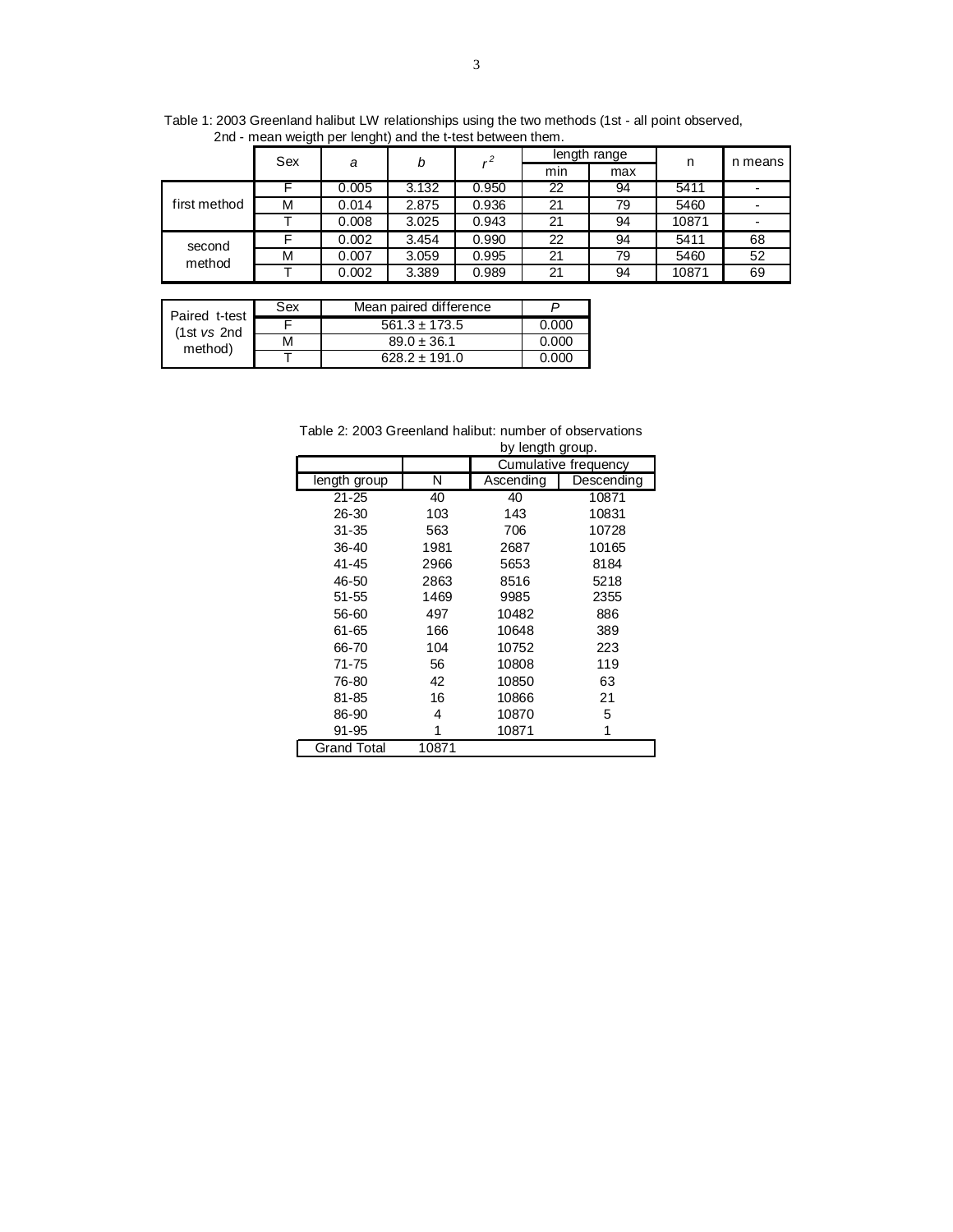| .    |              |   |  |                                    |  |  |                          |            |           |     |                     |                                    |  |
|------|--------------|---|--|------------------------------------|--|--|--------------------------|------------|-----------|-----|---------------------|------------------------------------|--|
|      | Cod, Div. 3L |   |  |                                    |  |  |                          |            |           |     |                     |                                    |  |
| Year | Sex          |   |  | 1st method<br>(all point observed) |  |  | (mean weight per length) | 2nd method |           |     | Length range $(cm)$ | Paired t-test<br>1st vs 2nd method |  |
|      |              | a |  |                                    |  |  |                          |            | n means I | min | max                 | Mean paired diff.                  |  |

2001 | Total | 0.0054 3.1570 0.983 111 | 0.0054 3.1580 0.994 35 | 31 80 | -0.5 ± 0.1 0.000

#### Table 3a - Cod, Div. 3L: Length - Weight relationships calculated by the two methods and t-test between them.

### Table 3b - Cod, Div. 3M: Length - Weight relationships calculated by the two methods and t-test between them.

|      | Cod. Div. 3M                |        |        |            |      |                          |        |            |         |     |                  |                   |       |
|------|-----------------------------|--------|--------|------------|------|--------------------------|--------|------------|---------|-----|------------------|-------------------|-------|
|      |                             |        |        | 1st method |      |                          |        | 2nd method |         |     |                  | Paired t-test     |       |
| Year | (all point observed)<br>Sex |        |        |            |      | (mean weight per length) |        |            |         |     | Length range(cm) | 1st vs 2nd method |       |
|      |                             | a      |        |            | n    | a                        |        |            | n means | min | max              | Mean paired diff. | D     |
| 1998 | Total                       | 0.0075 | 3.0543 | 0.881      | 3760 | 0.0084                   | 3.0406 | 0.993      | 59      | 28  | 100              | $123.8 \pm 26.0$  | 0.000 |
| 1999 | Total                       | 0.0075 | 3.0689 | 0.983      | 27   | 0.0079                   | 3.0586 | 0.993      | 16      | 46  | 67               | $12.2 \pm 0.9$    | 0.000 |
| 2000 | Total                       | 0.0030 | 3.3104 | 0.922      | 20   | 0.0022                   | 3.3851 | 0.946      | 14      | 52  | 82               | $54.6 \pm 27.5$   | 0.002 |
| 2001 | Total                       | 0.0017 | 3.4596 | 0.996      | 23   | 0.0016                   | 3.4764 | 0.997      | 16      | 30  | 82               | $22.5 \pm 16.0$   | 0.013 |

Table 3c - Cod, Div. 3NO: Length - Weight relationships calculated by the two methods and t-test between them.

| Cod, Div. 3NO                                                                                      |                            |  |  |  |  |  |  |  |  |  |  |  |
|----------------------------------------------------------------------------------------------------|----------------------------|--|--|--|--|--|--|--|--|--|--|--|
| 2nd method<br>1st method                                                                           | Paired t-test              |  |  |  |  |  |  |  |  |  |  |  |
| Length range(cm)<br>(mean weight per length)<br>(all point observed)<br>Year<br>Sex                | 1st vs 2nd method          |  |  |  |  |  |  |  |  |  |  |  |
| min<br>n means<br>max<br>n<br>a<br>a<br>b                                                          | P<br>Mean paired diff.     |  |  |  |  |  |  |  |  |  |  |  |
| Total<br>1998<br>1048<br>36<br>0.0044<br>3.1657<br>0.950<br>88<br>0.0043<br>3.1675<br>0.995<br>50  | 0.000<br>$-5.8 \pm 0.9$    |  |  |  |  |  |  |  |  |  |  |  |
| Total<br>1999<br>1987<br>67<br>0.0065<br>0.967<br>22<br>90<br>3.0980<br>0.0043<br>3.2151<br>0.996  | 0.000<br>$209.4 \pm 61.4$  |  |  |  |  |  |  |  |  |  |  |  |
| Total<br>68<br>2000<br>0.0038<br>528<br>28<br>3.2703<br>0.968<br>0.0039<br>3.2686<br>0.992<br>112  | 0.000<br>$120.6 \pm 30.3$  |  |  |  |  |  |  |  |  |  |  |  |
| Total<br>2001<br>0.0034<br>3.3157<br>0.976<br>475<br>0.0032<br>3.3363<br>57<br>26<br>103<br>0.994  | 0.000<br>$137.7 \pm 45.0$  |  |  |  |  |  |  |  |  |  |  |  |
| Total<br>2002<br>0.0080<br>1467<br>29<br>3.0641<br>0.950<br>0.0043<br>3.2364<br>0.991<br>70<br>118 | 0.000<br>$601.1 \pm 195.1$ |  |  |  |  |  |  |  |  |  |  |  |
| Total<br>2003<br>2809<br>72<br>23<br>0.0123<br>2.9530<br>0.950<br>0.0072<br>3.1104<br>96<br>0.991  | $450.3 \pm 117.2$<br>0.000 |  |  |  |  |  |  |  |  |  |  |  |

Table 4a - Redfish (*S. mentella* ), Div. 3LN: Length - Weight relationships calculated by the two methods and t-test between them.

|      | Redfish (S. mentella), Div. 3LN |        |        |                      |      |        |                          |            |         |     |                  |                   |       |
|------|---------------------------------|--------|--------|----------------------|------|--------|--------------------------|------------|---------|-----|------------------|-------------------|-------|
|      |                                 |        |        | 1st method           |      |        |                          | 2nd method |         |     | Length range(cm) | Paired t-test     |       |
| Year | Sex                             |        |        | (all point observed) |      |        | (mean weight per length) |            |         |     |                  | 1st vs 2nd method |       |
|      |                                 | a      | b      | $\cdot^2$            | n    | a      | b                        |            | n means | min | max              | Mean paired diff. | P     |
|      | F                               | 0.1002 | 2.4568 | 0.792                | 826  | 0.0733 | 2.5655                   | 0.969      | 23      | 19  | 41               | $32.1 \pm 11.2$   | 0.000 |
| 1998 | М                               | 0.1335 | 2.3679 | 0.787                | 898  | 0.1307 | 2.3862                   | 0.988      | 23      | 19  | 41               | $19.7 \pm 4.8$    | 0.000 |
|      | Total                           | 0.1175 | 2.4077 | 0.788                | 1724 | 0.1115 | 2.4353                   | 0.984      | 23      | 19  | 41               | $20.5 \pm 5.4$    | 0.000 |
|      | F                               | 0.0739 | 2.5256 | 0.806                | 2330 | 0.0927 | 2.4714                   | 0.991      | 25      | 19  | 43               | $17.1 \pm 1.8$    | 0.000 |
| 1999 | м                               | 0.0594 | 2.5908 | 0.833                | 2404 | 0.0660 | 2.5711                   | 0.992      | 28      | 17  | 46               | $18.2 \pm 3.5$    | 0.000 |
|      | Total                           | 0.0654 | 2.5622 | 0.821                | 4734 | 0.0689 | 2.5588                   | 0.992      | 28      | 17  | 46               | $21.0 \pm 4.8$    | 0.000 |
|      | F                               | 0.1728 | 2.2947 | 0.972                | 361  | 0.1604 | 2.3251                   | 0.990      | 22      | 22  | 43               | $18.0 \pm 4.6$    | 0.000 |
| 2000 | м                               | 0.1029 | 2.4375 | 0.963                | 365  | 0.0927 | 2.4718                   | 0.988      | 24      | 20  | 43               | $8.6 \pm 3.1$     | 0.000 |
|      | Total                           | 0.1291 | 2.3758 | 0.964                | 726  | 0.0979 | 2.4602                   | 0.988      | 24      | 20  | 43               | $11.1 \pm 5.7$    | 0.001 |
|      | F                               | 0.0962 | 2.4634 | 0.979                | 269  | 0.0707 | 2.5594                   | 0.989      | 22      | 17  | 40               | $11.3 \pm 5.9$    | 0.001 |
| 2001 | М                               | 0.0658 | 2.5614 | 0.970                | 257  | 0.0746 | 2.5323                   | 0.992      | 20      | 24  | 45               | $12.8 \pm 1.4$    | 0.000 |
|      | Total                           | 0.0890 | 2.4801 | 0.970                | 526  | 0.0769 | 2.5298                   | 0.991      | 25      | 17  | 45               | $15.1 \pm 5.6$    | 0.000 |
|      | F                               | 0.0365 | 2.7374 | 0.831                | 1889 | 0.0423 | 2.7046                   | 0.989      | 23      | 20  | 43               | $15.2 \pm 2.4$    | 0.000 |
| 2002 | М                               | 0.0300 | 2.7910 | 0.823                | 1960 | 0.0563 | 2.6229                   | 0.985      | 23      | 21  | 44               | $16.4 \pm 3.8$    | 0.000 |
|      | Total                           | 0.0334 | 2.7616 | 0.827                | 3849 | 0.0447 | 2.6885                   | 0.992      | 25      | 20  | 44               | $16.9 \pm 1.3$    | 0.000 |
|      | F                               | 0.0137 | 3.0161 | 0.909                | 2334 | 0.0182 | 2.9378                   | 0.997      | 27      | 17  | 44               | $3.3 \pm 2.3$     | 0.007 |
| 2003 | м                               | 0.0119 | 3.0519 | 0.912                | 2479 | 0.0074 | 3.1943                   | 0.993      | 29      | 17  | 64               | $29.7 \pm 32.1$   | 0.074 |
|      | Total                           | 0.0129 | 3.0310 | 0.910                | 4813 | 0.0095 | 3.1279                   | 0.994      | 29      | 17  | 64               | $32.3 \pm 26.9$   | 0.023 |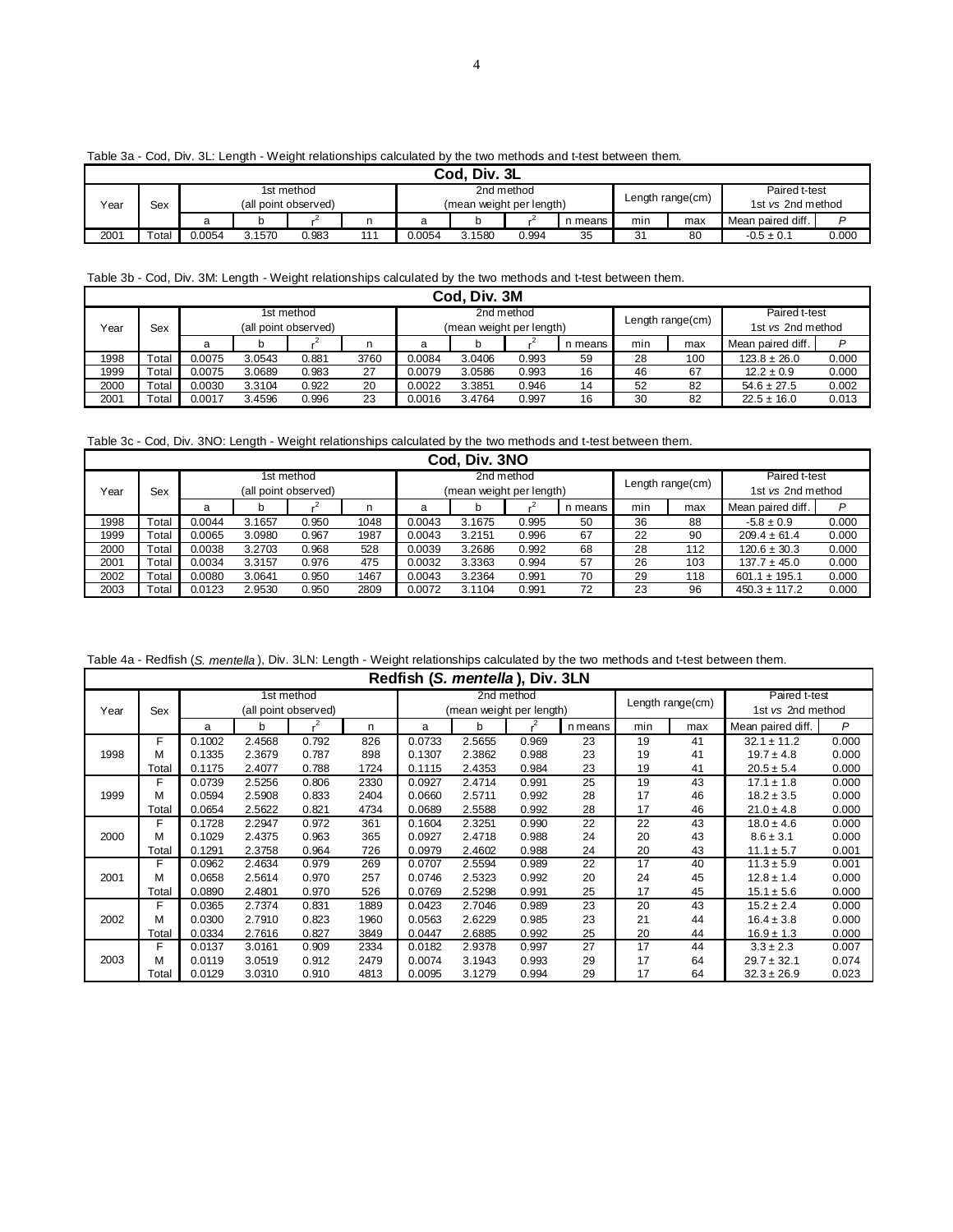|      | Redfish (S. mentella), Div. 3M |        |        |                      |      |        |                          |       |         |     |                  |                   |       |
|------|--------------------------------|--------|--------|----------------------|------|--------|--------------------------|-------|---------|-----|------------------|-------------------|-------|
|      |                                |        |        | 1st method           |      |        | 2nd method               |       |         |     | Length range(cm) | Paired t-test     |       |
| Year | Sex                            |        |        | (all point observed) |      |        | (mean weight per length) |       |         |     |                  | 1st vs 2nd method |       |
|      |                                | a      | b      |                      | n    | a      | b                        |       | n means | min | max              | Mean paired diff. | P     |
|      | F                              | 0.0343 | 2.7753 | 0.864                | 101  | 0.0119 | 3.0850                   | 0.979 | 19      | 19  | 39               | $4.8 \pm 11.9$    | 0.435 |
| 1998 | М                              | 0.3043 | 2.1484 | 0.782                | 148  | 0.3803 | 2.0925                   | 0.957 | 19      | 22  | 42               | $14.5 \pm 0.5$    | 0.000 |
|      | Total                          | 0.1075 | 2.4476 | 0.812                | 249  | 0.0390 | 2.7401                   | 0.959 | 21      | 19  | 42               | $4.0 \pm 13.3$    | 0.551 |
|      | F                              | 0.0234 | 2.8860 | 0.818                | 391  | 0.0295 | 2.8182                   | 0.992 | 17      | 24  | 43               | $-4.1 \pm 4.2$    | 0.067 |
| 1999 | М                              | 0.0611 | 2.6029 | 0.797                | 414  | 0.0649 | 2.5861                   | 0.984 | 21      | 22  | 45               | $0.1 \pm 0.8$     | 0.733 |
|      | Total                          | 0.0395 | 2.7312 | 0.806                | 805  | 0.0466 | 2.6807                   | 0.990 | 21      | 22  | 45               | $-8.9 \pm 4.4$    | 0.001 |
|      | F                              | 0.0238 | 2.8601 | 0.951                | 206  | 0.0106 | 3.0887                   | 0.983 | 24      | 17  | 46               | $-0.1 \pm 10.5$   | 0.983 |
| 2000 | М                              | 0.0266 | 2.8203 | 0.953                | 226  | 0.0117 | 3.0521                   | 0.971 | 25      | 18  | 43               | $-1.1 \pm 8.4$    | 0.788 |
|      | Total                          | 0.0256 | 2.8351 | 0.951                | 432  | 0.0095 | 3.1110                   | 0.978 | 28      | 17  | 46               | $-3.9 \pm 10.3$   | 0.461 |
|      | F                              | 0.0551 | 2.6347 | 0.974                | 421  | 0.0365 | 2.7601                   | 0.993 | 33      | 17  | 50               | $30.1 \pm 13.8$   | 0.000 |
| 2001 | М                              | 0.0515 | 2.6372 | 0.963                | 393  | 0.0237 | 2.8699                   | 0.987 | 27      | 16  | 44               | $19.5 \pm 14.0$   | 0.010 |
|      | Total                          | 0.0487 | 2.6624 | 0.967                | 814  | 0.0243 | 2.8695                   | 0.992 | 34      | 16  | 50               | $38.3 \pm 19.9$   | 0.001 |
|      | F                              | 0.0466 | 2.6703 | 0.776                | 1415 | 0.0572 | 2.6224                   | 0.990 | 21      | 22  | 43               | $18.6 \pm 2.1$    | 0.000 |
| 2002 | М                              | 0.0402 | 2.7166 | 0.787                | 1497 | 0.0338 | 2.7713                   | 0.995 | 22      | 22  | 44               | $12.5 \pm 5.3$    | 0.000 |
|      | Total                          | 0.0430 | 2.6960 | 0.782                | 2912 | 0.0433 | 2.7031                   | 0.994 | 23      | 22  | 44               | $19.6 \pm 4.5$    | 0.000 |
|      |                                | 0.0113 | 3.0672 | 0.877                | 1251 | 0.0216 | 2.8811                   | 0.985 | 21      | 21  | 43               | $-1.6 \pm 7.7$    | 0.689 |
| 2003 | М                              | 0.0128 | 3.0275 | 0.872                | 1264 | 0.0235 | 2.8581                   | 0.990 | 21      | 22  | 45               | $0.2 \pm 8.0$     | 0.970 |
|      | Total                          | 0.0120 | 3.0473 | 0.874                | 2515 | 0.0202 | 2.9025                   | 0.990 | 23      | 21  | 45               | $0.5 \pm 6.3$     | 0.871 |

Table 4b - Redfish (*S. mentella* ), Div. 3M: Length - Weight relationships calculated by the two methods and t-test between them.

Table 4c - Redfish (*S. mentella* ), Div. 3O: Length - Weight relationships calculated by the two methods and t-test between them.

|      | Redfish (S. mentella), Div. 30 |        |        |                      |      |        |                          |            |         |     |                  |                   |       |
|------|--------------------------------|--------|--------|----------------------|------|--------|--------------------------|------------|---------|-----|------------------|-------------------|-------|
|      |                                |        |        | 1st method           |      |        |                          | 2nd method |         |     | Length range(cm) | Paired t-test     |       |
| Year | Sex                            |        |        | (all point observed) |      |        | (mean weight per length) |            |         |     |                  | 1st vs 2nd method |       |
|      |                                | a      | b      | .2                   | n    | a      | b                        |            | n means | min | max              | Mean paired diff. | P     |
|      | F                              | 0.0862 | 2.4917 | 0.911                | 1575 | 0.0579 | 2.6012                   | 0.989      | 28      | 16  | 46               | $-3.7 \pm 3.9$    | 0.071 |
| 1998 | М                              | 0.0915 | 2.4675 | 0.944                | 1719 | 0.0722 | 2.5389                   | 0.995      | 27      | 19  | 45               | $9.3 \pm 5.0$     | 0.001 |
|      | Total                          | 0.0917 | 2.4700 | 0.931                | 3294 | 0.0590 | 2.5949                   | 0.992      | 29      | 16  | 46               | $4.1 \pm 6.3$     | 0.197 |
|      | F                              | 0.0724 | 2.5121 | 0.877                | 3273 | 0.0269 | 2.8225                   | 0.994      | 32      | 12  | 44               | $44.4 \pm 22.2$   | 0.000 |
| 1999 | М                              | 0.0643 | 2.5496 | 0.896                | 3321 | 0.0246 | 2.8414                   | 0.994      | 33      | 13  | 45               | $33.3 \pm 19.0$   | 0.001 |
|      | Total                          | 0.0678 | 2.5329 | 0.888                | 6594 | 0.0245 | 2.8455                   | 0.995      | 34      | 12  | 45               | $39.1 \pm 21.2$   | 0.001 |
|      | F                              | 0.0912 | 2.4750 | 0.964                | 387  | 0.0736 | 2.5371                   | 0.995      | 28      | 18  | 45               | $4.3 \pm 3.5$     | 0.023 |
| 2000 | м                              | 0.0683 | 2.5446 | 0.970                | 369  | 0.0491 | 2.6360                   | 0.991      | 29      | 16  | 44               | $-2.6 \pm 2.8$    | 0.072 |
|      | Total                          | 0.0779 | 2.5137 | 0.964                | 756  | 0.0480 | 2.6512                   | 0.992      | 30      | 16  | 45               | $2.7 \pm 6.1$     | 0.377 |
|      | F                              | 0.1294 | 2.3880 | 0.978                | 238  | 0.1000 | 2.4620                   | 0.993      | 28      | 18  | 46               | $3.7 \pm 4.1$     | 0.087 |
| 2001 | м                              | 0.1017 | 2.4455 | 0.976                | 228  | 0.0725 | 2.5413                   | 0.993      | 28      | 17  | 46               | $0.6 \pm 4.2$     | 0.791 |
|      | Total                          | 0.1131 | 2.4210 | 0.975                | 466  | 0.0778 | 2.5272                   | 0.993      | 29      | 17  | 46               | $2.3 \pm 5.1$     | 0.376 |
|      | F                              | 0.0655 | 2.5693 | 0.925                | 82   | 0.0394 | 2.7220                   | 0.989      | 18      | 7   | 34               | $-0.2 \pm 3.6$    | 0.924 |
| 2002 | м                              | 0.1172 | 2.3698 | 0.893                | 71   | 0.1286 | 2.3436                   | 0.985      | 17      | 18  | 35               | $1.6 \pm 0.3$     | 0.000 |
|      | Total                          | 0.0824 | 2.4887 | 0.910                | 153  | 0.0422 | 2.6918                   | 0.991      | 19      | 7   | 35               | $3.2 \pm 5.7$     | 0.279 |
|      | F                              | 0.2676 | 2.1075 | 0.890                | 87   | 0.0962 | 2.4346                   | 0.959      | 19      | 19  | 39               | $32.3 \pm 17.4$   | 0.002 |
| 2003 | м                              | 0.2595 | 2.1275 | 0.896                | 73   | 0.1891 | 2.2268                   | 0.957      | 14      | 19  | 33               | $2.7 \pm 2.8$     | 0.078 |
|      | Total                          | 0.2878 | 2.0898 | 0.891                | 160  | 0.1036 | 2.4137                   | 0.962      | 19      | 19  | 39               | $28.9 \pm 16.6$   | 0.003 |

| Table 5a - Redfish (S. marinus), Div. 3LN: Length - Weight relationships calculated by the two methods and t-test between them. |  |  |
|---------------------------------------------------------------------------------------------------------------------------------|--|--|
|---------------------------------------------------------------------------------------------------------------------------------|--|--|

|                                                               | Redfish (S. marinus), Div. 3LN |        |        |                      |     |        |                          |       |         |     |     |                   |       |
|---------------------------------------------------------------|--------------------------------|--------|--------|----------------------|-----|--------|--------------------------|-------|---------|-----|-----|-------------------|-------|
| Paired t-test<br>2nd method<br>1st method<br>Length range(cm) |                                |        |        |                      |     |        |                          |       |         |     |     |                   |       |
| Year                                                          | Sex                            |        |        | (all point observed) |     |        | (mean weight per length) |       |         |     |     | 1st vs 2nd method |       |
|                                                               |                                | a      | b      |                      | n   | a      | b                        |       | n means | min | max | Mean paired diff. | P     |
|                                                               |                                | 0.1685 | 2.2981 | 0.960                | 75  | 0.1749 | 2.2913                   | 0.980 | 15      | 21  | 36  | $5.6 \pm 0.8$     | 0.000 |
| 1999                                                          | м                              | 0.1866 | 2.2569 | 0.957                | 68  | 0.1468 | 2.3336                   | 0.980 | 18      | 21  | 38  | $10.0 \pm 4.3$    | 0.000 |
|                                                               | Total                          | 0.1633 | 2.3022 | 0.956                | 143 | 0.1544 | 2.3252                   | 0.984 | 18      | 21  | 38  | $9.8 \pm 2.6$     | 0.000 |
|                                                               | F                              | 0.0406 | 2.6968 | 0.953                | 152 | 0.0371 | 2.7282                   | 0.992 | 17      | 26  | 42  | $11.7 \pm 3.4$    | 0.000 |
| 2000                                                          | м                              | 0.0223 | 2.8575 | 0.979                | 103 | 0.0265 | 2.8106                   | 0.995 | 14      | 27  | 40  | $3.1 \pm 1.0$     | 0.000 |
|                                                               | Total                          | 0.0345 | 2.7397 | 0.960                | 255 | 0.0394 | 2.7069                   | 0.992 | 17      | 26  | 42  | $9.0 \pm 0.5$     | 0.000 |
|                                                               | F                              | 0.2803 | 2.1459 | 0.938                | 63  | 0.2187 | 2.2244                   | 0.963 | 17      | 20  | 38  | $6.8 \pm 3.9$     | 0.003 |
| 2001                                                          | м                              | 0.3585 | 2.0591 | 0.890                | 42  | 0.2029 | 2.2363                   | 0.953 | 17      | 21  | 39  | $18.2 \pm 9.5$    | 0.001 |
|                                                               | Total                          | 0.3184 | 2.1025 | 0.914                | 105 | 0.2002 | 2.2475                   | 0.970 | 20      | 20  | 39  | $14.9 \pm 7.6$    | 0.001 |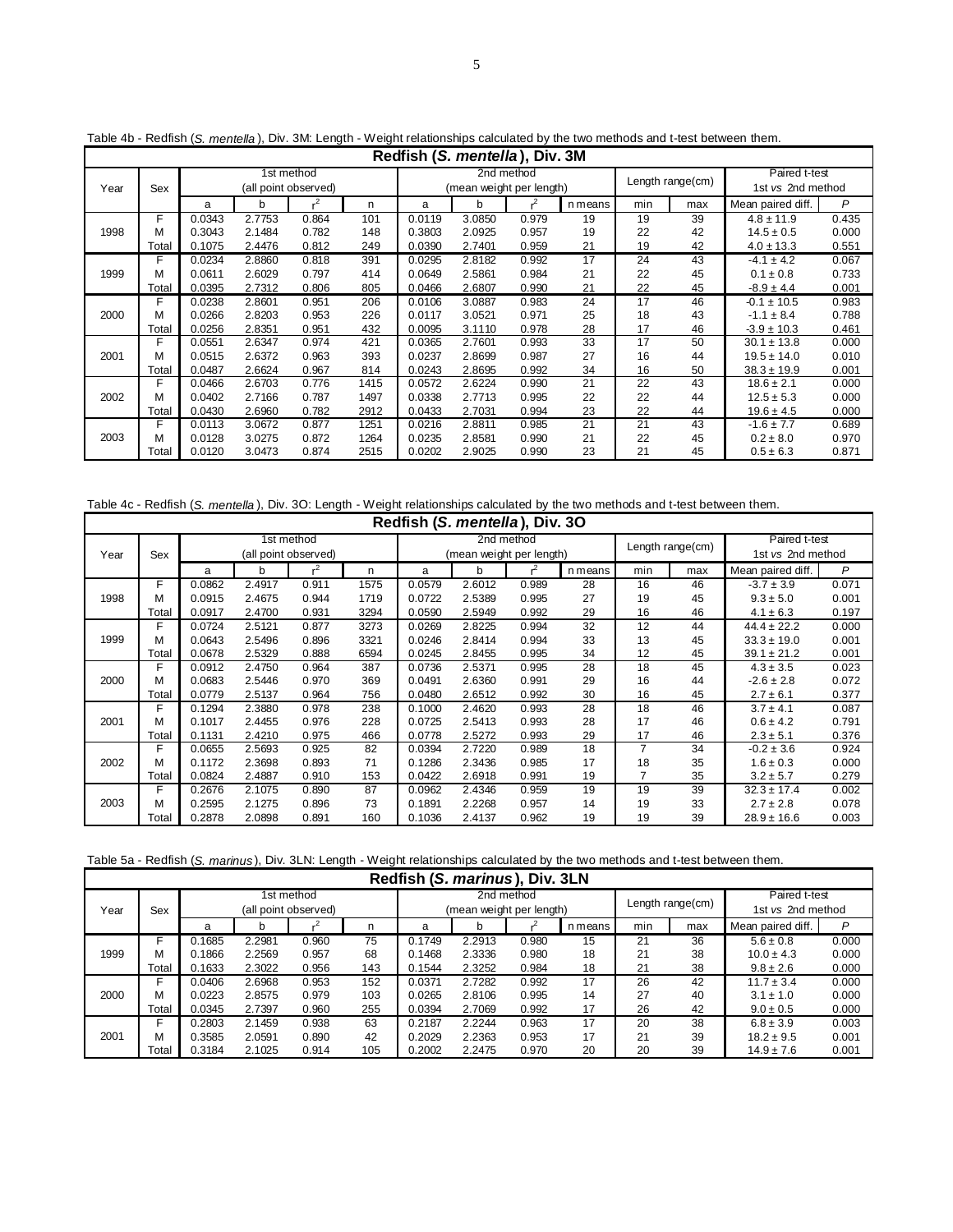|      | Redfish (S. marinus), Div. 3M |        |                      |            |     |        |                          |            |         |                  |     |                   |       |
|------|-------------------------------|--------|----------------------|------------|-----|--------|--------------------------|------------|---------|------------------|-----|-------------------|-------|
|      |                               |        |                      | 1st method |     |        |                          | 2nd method |         |                  |     | Paired t-test     |       |
| Year | Sex                           |        | (all point observed) |            |     |        | (mean weight per length) |            |         | Length range(cm) |     | 1st vs 2nd method |       |
|      |                               | a      |                      |            | n   | a      |                          |            | n means | min              | max | Mean paired diff. | P     |
|      |                               | 0.0195 | 2.9208               | 0.964      | 21  | 0.0195 | 2.9232                   | 0.964      | 12      | 20               | 43  | $1.6 \pm 0.8$     | 0.003 |
| 1998 | м                             | 0.0028 | 3.4888               | 0.978      | 12  | 0.0034 | 3.4285                   | 0.984      | 9       | 21               | 31  | $-2.1 \pm 1.6$    | 0.037 |
|      | Total                         | 0.0111 | 3.0847               | 0.962      | 33  | 0.0127 | 3.0417                   | 0.964      | 14      | 20               | 43  | $-3.0 \pm 3.9$    | 0.139 |
|      |                               | 0.1920 | 2.2682               | 0.977      | 67  | 0.1297 | 2.3870                   | 0.988      | 21      | 18               | 42  | $9.9 \pm 7.0$     | 0.010 |
| 2001 | м                             | 0.1378 | 2.3484               | 0.956      | 55  | 0.1265 | 2.3792                   | 0.965      | 16      | 20               | 36  | $7.3 \pm 2.3$     | 0.000 |
|      | Total                         | 0.1648 | 2.3052               | 0.962      | 122 | 0.0958 | 2.4702                   | 0.985      | 22      | 18               | 42  | $13.8 \pm 9.6$    | 0.009 |

Table 5b - Redfish (*S. marinus* ), Div. 3M: Length - Weight relationships calculated by the two methods and t-test between them.

Table 5c - Redfish (*S. marinus* ), Div. 3O: Length - Weight relationships calculated by the two methods and t-test between them.

|      | Redfish (S. marinus), Div. 30 |        |        |                      |     |        |                          |            |         |     |                  |                   |       |  |
|------|-------------------------------|--------|--------|----------------------|-----|--------|--------------------------|------------|---------|-----|------------------|-------------------|-------|--|
|      |                               |        |        | 1st method           |     |        |                          | 2nd method |         |     |                  | Paired t-test     |       |  |
| Year | Sex                           |        |        | (all point observed) |     |        | (mean weight per length) |            |         |     | Length range(cm) | 1st vs 2nd method |       |  |
|      |                               | a      | b      |                      | n   | a      | b                        |            | n means | min | max              | Mean paired diff. | P     |  |
|      | F                             | 0.1051 | 2.4565 | 0.974                | 33  | 0.0972 | 2.4799                   | 0.982      | 13      | 21  | 34               | $0.3 \pm 0.7$     | 0.458 |  |
| 1998 | м                             | 0.0820 | 2.5134 | 0.940                | 87  | 0.0647 | 2.5832                   | 0.990      | 18      | 20  | 37               | $0.6 \pm 2.3$     | 0.632 |  |
|      | Total                         | 0.0849 | 2.5079 | 0.942                | 120 | 0.0658 | 2.5816                   | 0.989      | 18      | 20  | 37               | $-1.2 \pm 2.1$    | 0.262 |  |
|      | F                             | 0.1191 | 2.4067 | 0.964                | 450 | 0.0570 | 2.6227                   | 0.981      | 25      | 15  | 40               | $3.6 \pm 8.3$     | 0.389 |  |
| 1999 | м                             | 0.0573 | 2.6158 | 0.967                | 438 | 0.0305 | 2.7942                   | 0.984      | 32      | 12  | 45               | $1.5 \pm 7.4$     | 0.694 |  |
|      | Total                         | 0.0752 | 2.5395 | 0.964                | 888 | 0.0350 | 2.7582                   | 0.987      | 32      | 12  | 45               | $6.4 \pm 10.3$    | 0.223 |  |
|      | F                             | 0.0857 | 2.4857 | 0.913                | 270 | 0.0356 | 2.7425                   | 0.967      | 24      | 18  | 42               | $9.3 \pm 11.9$    | 0.130 |  |
| 2000 | м                             | 0.0594 | 2.5809 | 0.879                | 163 | 0.0686 | 2.5405                   | 0.997      | 21      | 19  | 41               | $1.6 \pm 1.0$     | 0.005 |  |
|      | Total                         | 0.0702 | 2.5399 | 0.899                | 433 | 0.0331 | 2.7586                   | 0.971      | 24      | 18  | 42               | $6.4 \pm 9.6$     | 0.197 |  |
|      | F                             | 0.1018 | 2.4558 | 0.976                | 139 | 0.0871 | 2.5065                   | 0.990      | 25      | 20  | 44               | $14.0 \pm 5.2$    | 0.000 |  |
| 2001 | м                             | 0.1054 | 2.4377 | 0.980                | 84  | 0.0768 | 2.5339                   | 0.989      | 21      | 20  | 41               | $9.2 \pm 5.8$     | 0.005 |  |
|      | Total                         | 0.0980 | 2.4640 | 0.978                | 223 | 0.0745 | 2.5484                   | 0.991      | 25      | 20  | 44               | $14.0 \pm 6.6$    | 0.000 |  |

Table 6a - American plaice, Div. 3LNO: Length - Weight relationships calculated by the two methods and t-test between them.

|      |       |        |        |                                    |      |        | American plaice, Div. 3LNO |            |         |                  |     |                                    |       |
|------|-------|--------|--------|------------------------------------|------|--------|----------------------------|------------|---------|------------------|-----|------------------------------------|-------|
| Year | Sex   |        |        | 1st method<br>(all point observed) |      |        | (mean weight per length)   | 2nd method |         | Length range(cm) |     | Paired t-test<br>1st vs 2nd method |       |
|      |       | a      | b      | .2                                 | n    | a      | b                          |            | n means | min              | max | Mean paired diff.                  | P     |
|      | F     | 0.0077 | 3.0790 | 0.893                              | 2501 | 0.0023 | 3.3848                     | 0.982      | 40      | 22               | 68  | $-3.1 \pm 24.6$                    | 0.805 |
| 1998 | М     | 0.0101 | 2.9924 | 0.834                              | 1991 | 0.0014 | 3.5257                     | 0.981      | 31      | 23               | 60  | $45.9 \pm 44.6$                    | 0.048 |
|      | Total | 0.0071 | 3.0974 | 0.884                              | 4492 | 0.0018 | 3.4448                     | 0.981      | 41      | 22               | 68  | $13.4 \pm 31.6$                    | 0.400 |
|      | F     | 0.0024 | 3.3753 | 0.989                              | 984  | 0.0017 | 3.4641                     | 0.994      | 48      | 10               | 72  | $49.4 \pm 19.9$                    | 0.000 |
| 1999 | М     | 0.0019 | 3.4341 | 0.978                              | 619  | 0.0015 | 3.4947                     | 0.989      | 31      | 11               | 52  | $-28.9 \pm 6.4$                    | 0.000 |
|      | Total | 0.0022 | 3.3952 | 0.987                              | 1603 | 0.0016 | 3.4796                     | 0.995      | 51      | 10               | 72  | $35.7 \pm 15.8$                    | 0.000 |
|      | F     | 0.0014 | 3.5067 | 0.983                              | 605  | 0.0007 | 3.6999                     | 0.991      | 51      | 16               | 70  | $53.0 \pm 28.4$                    | 0.000 |
| 2000 | М     | 0.0004 | 3.8729 | 0.968                              | 306  | 0.0004 | 3.8330                     | 0.969      | 33      | 15               | 48  | $-23.4 \pm 8.8$                    | 0.000 |
|      | Total | 0.0010 | 3.6080 | 0.979                              | 911  | 0.0006 | 3.7444                     | 0.990      | 54      | 15               | 70  | $10.7 \pm 12.7$                    | 0.098 |
|      | F     | 0.0014 | 3.5243 | 0.987                              | 688  | 0.0008 | 3.6544                     | 0.994      | 53      | 16               | 70  | $57.6 \pm 24.9$                    | 0.000 |
| 2001 | М     | 0.0004 | 3.8468 | 0.979                              | 309  | 0.0004 | 3.8299                     | 0.991      | 29      | 19               | 47  | $-18.2 \pm 6.1$                    | 0.000 |
|      | Total | 0.0010 | 3.5944 | 0.986                              | 997  | 0.0008 | 3.6817                     | 0.994      | 53      | 16               | 70  | $30.7 \pm 14.6$                    | 0.000 |
|      | F     | 0.0021 | 3.4053 | 0.971                              | 2018 | 0.0011 | 3.5845                     | 0.994      | 49      | 18               | 67  | $16.5 \pm 16.5$                    | 0.051 |
| 2002 | М     | 0.0017 | 3.4693 | 0.949                              | 1402 | 0.0008 | 3.6738                     | 0.987      | 35      | 21               | 59  | $-17.8 \pm 6.3$                    | 0.000 |
|      | Total | 0.0020 | 3.4196 | 0.966                              | 3420 | 0.0010 | 3.6001                     | 0.994      | 49      | 18               | 67  | $7.7 \pm 14.4$                     | 0.289 |
|      | F     | 0.0035 | 3.2813 | 0.969                              | 2333 | 0.0037 | 3.2628                     | 0.990      | 54      | 10               | 71  | $-8.0 \pm 3.4$                     | 0.000 |
| 2003 | М     | 0.0024 | 3.3803 | 0.939                              | 1577 | 0.0021 | 3.4082                     | 0.991      | 41      | 18               | 60  | $-35.5 \pm 8.1$                    | 0.000 |
|      | Total | 0.0031 | 3.3150 | 0.961                              | 3910 | 0.0035 | 3.2769                     | 0.989      | 54      | 10               | 71  | $-22.2 \pm 8.5$                    | 0.000 |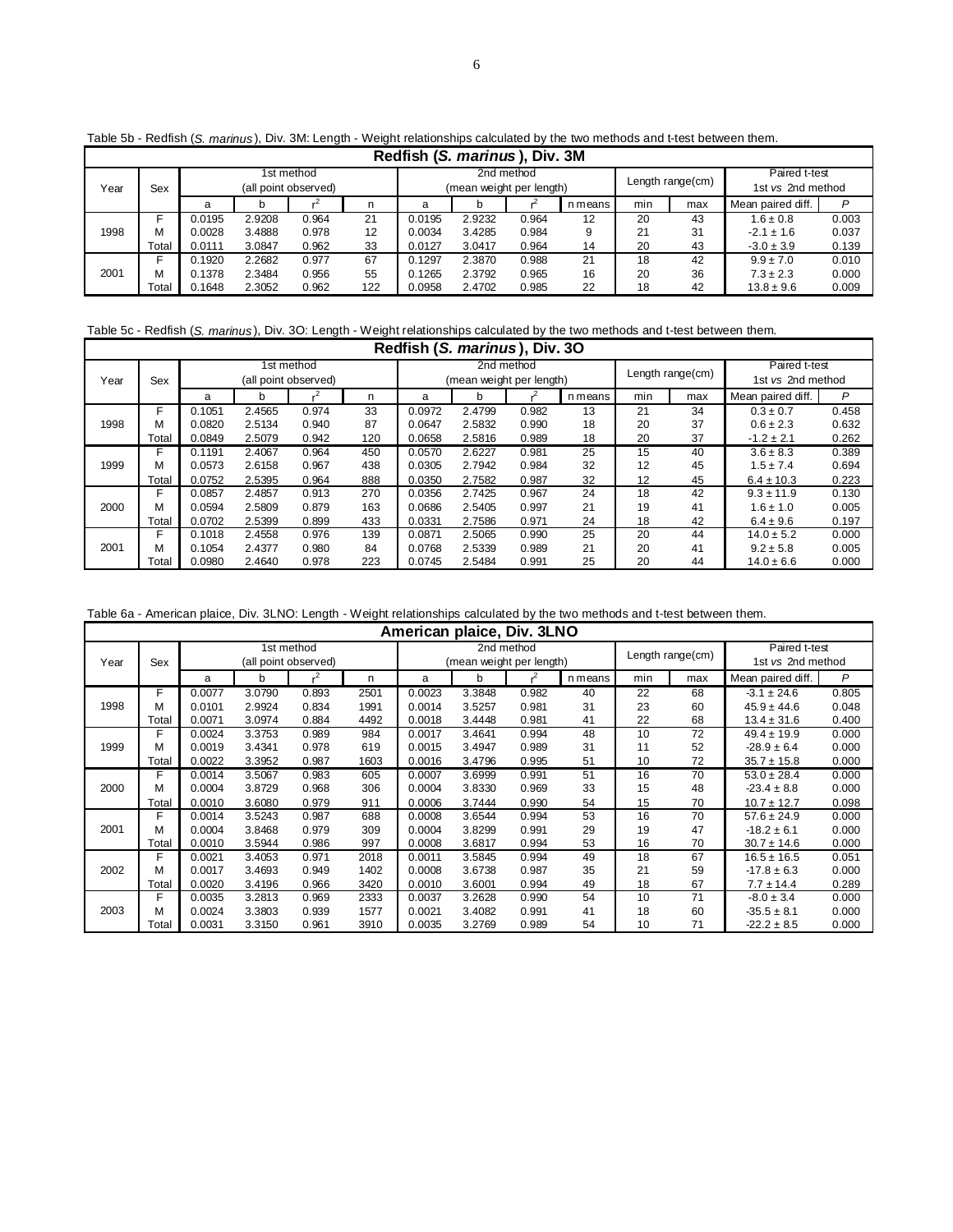|      | American plaice, Div. 3M |        |        |                      |     |        |                          |            |         |                  |     |                   |       |  |
|------|--------------------------|--------|--------|----------------------|-----|--------|--------------------------|------------|---------|------------------|-----|-------------------|-------|--|
|      |                          |        |        | 1st method           |     |        |                          | 2nd method |         | Length range(cm) |     | Paired t-test     |       |  |
| Year | Sex                      |        |        | (all point observed) |     |        | (mean weight per length) |            |         |                  |     | 1st vs 2nd method |       |  |
|      |                          | a      | b      |                      | n   | a      | b                        |            | n means | min              | max | Mean paired diff. | P     |  |
|      | F                        | 0.0057 | 3.1511 | 0.940                | 278 | 0.0047 | 3.2065                   | 0.997      | 25      | 32               | 57  | $3.7 \pm 4.0$     | 0.076 |  |
| 1998 | м                        | 0.0035 | 3.2749 | 0.950                | 231 | 0.0048 | 3.1897                   | 0.995      | 23      | 31               | 54  | $-4.9 \pm 5.2$    | 0.072 |  |
|      | Total                    | 0.0040 | 3.2436 | 0.950                | 509 | 0.0041 | 3.2358                   | 0.998      | 27      | 31               | 57  | $2.2 \pm 0.1$     | 0.000 |  |
|      | F                        | 0.0026 | 3.3550 | 0.974                | 191 | 0.0018 | 3.4581                   | 0.984      | 28      | 30               | 65  | $66.7 \pm 24.8$   | 0.000 |  |
| 2001 | м                        | 0.0075 | 3.0582 | 0.987                | 81  | 0.0078 | 3.0473                   | 0.996      | 14      | 31               | 44  | $-2.6 \pm 0.8$    | 0.000 |  |
|      | Total                    | 0.0029 | 3.3224 | 0.985                | 272 | 0.0018 | 3.4602                   | 0.989      | 32      | 30               | 65  | $58.4 \pm 25.7$   | 0.000 |  |
|      | F                        | 0.0046 | 3.1978 | 0.987                | 107 | 0.0030 | 3.3112                   | 0.994      | 21      | 29               | 55  | $12.2 \pm 8.2$    | 0.008 |  |
| 2002 | м                        | 0.0166 | 2.8397 | 0.951                | 32  | 0.0097 | 2.9869                   | 0.986      | 12      | 31               | 42  | $-2.6 \pm 3.3$    | 0.152 |  |
|      | Total                    | 0.0048 | 3.1845 | 0.988                | 139 | 0.0035 | 3.2723                   | 0.995      | 26      | 29               | 55  | $10.8 \pm 6.7$    | 0.003 |  |
|      | F                        | 0.0058 | 3.1415 | 0.952                | 115 | 0.0059 | 3.1388                   | 0.981      | 19      | 35               | 55  | $5.2 \pm 0.9$     | 0.000 |  |
| 2003 | м                        | 0.0072 | 3.0867 | 0.940                | 125 | 0.0062 | 3.1276                   | 0.989      | 23      | 33               | 62  | $4.3 \pm 3.8$     | 0.033 |  |
|      | Total                    | 0.0064 | 3.1155 | 0.947                | 240 | 0.0079 | 3.0631                   | 0.995      | 24      | 33               | 62  | $2.9 \pm 3.1$     | 0.082 |  |

Table 6b - American plaice, Div. 3M: Length - Weight relationships calculated by the two methods and t-test between them.

Table 7 - Yellowtail flounder, Div. 3LNO: Length - Weight relationships calculated by the two methods and t-test between them.

|      |       |        |        |                      |     | Yellowtail flounder, Div. 3LNO |                          |            |         |                  |     |                   |       |
|------|-------|--------|--------|----------------------|-----|--------------------------------|--------------------------|------------|---------|------------------|-----|-------------------|-------|
|      |       |        |        | 1st method           |     |                                |                          | 2nd method |         |                  |     | Paired t-test     |       |
| Year | Sex   |        |        | (all point observed) |     |                                | (mean weight per length) |            |         | Length range(cm) |     | 1st vs 2nd method |       |
|      |       | a      | b      |                      | n   | a                              | b                        |            | n means | min              | max | Mean paired diff. | P     |
|      | F     | 0.0018 | 3.4652 | 0.961                | 121 | 0.0016                         | 3.4807                   | 0.984      | 26      | 16               | 49  | $-20.3 \pm 5.1$   | 0.000 |
| 1999 | м     | 0.0001 | 4.3877 | 0.955                | 68  | 0.0003                         | 3.9680                   | 0.967      | 13      | 26               | 41  | $-19.1 \pm 17.7$  | 0.052 |
|      | Total | 0.0010 | 3.6294 | 0.957                | 189 | 0.0015                         | 3.5069                   | 0.983      | 26      | 16               | 49  | $-31.1 \pm 12.9$  | 0.000 |
|      | F     | 0.0014 | 3.5175 | 0.975                | 202 | 0.0016                         | 3.4748                   | 0.978      | 34      | 15               | 51  | $-23.4 \pm 8.4$   | 0.000 |
| 2000 | м     | 0.0006 | 3.7559 | 0.951                | 86  | 0.0011                         | 3.5655                   | 0.944      | 21      | 11               | 39  | $-14.5 \pm 7.4$   | 0.001 |
|      | Total | 0.0010 | 3.6044 | 0.970                | 288 | 0.0020                         | 3.4082                   | 0.976      | 35      | 11               | 51  | $-32.8 \pm 15.8$  | 0.000 |
|      | F     | 0.0011 | 3.5878 | 0.966                | 180 | 0.0005                         | 3.7671                   | 0.976      | 31      | 20               | 56  | $-18.0 \pm 4.2$   | 0.000 |
| 2001 | м     | 0.0004 | 3.8502 | 0.942                | 96  | 0.0002                         | 4.0390                   | 0.976      | 17      | 23               | 39  | $-8.0 \pm 1.3$    | 0.000 |
|      | Total | 0.0010 | 3.6166 | 0.966                | 276 | 0.0005                         | 3.7886                   | 0.979      | 32      | 20               | 56  | $-27.2 \pm 3.8$   | 0.000 |
|      | F     | 0.0032 | 3.2894 | 0.967                | 348 | 0.0023                         | 3.3813                   | 0.977      | 34      | 13               | 50  | $-5.6 \pm 1.6$    | 0.000 |
| 2002 | м     | 0.0026 | 3.3471 | 0.960                | 159 | 0.0030                         | 3.3093                   | 0.982      | 26      | 22               | 51  | $-9.7 \pm 4.0$    | 0.000 |
|      | Total | 0.0030 | 3.3056 | 0.965                | 507 | 0.0023                         | 3.3752                   | 0.978      | 35      | 13               | 51  | $-10.9 \pm 1.4$   | 0.000 |
|      | F     | 0.0062 | 3.1181 | 0.894                | 258 | 0.0052                         | 3.1654                   | 0.984      | 20      | 29               | 51  | $-4.0 \pm 1.2$    | 0.000 |
| 2003 | м     | 0.0078 | 3.0575 | 0.893                | 211 | 0.0069                         | 3.0956                   | 0.986      | 19      | 29               | 47  | $7.4 \pm 2.8$     | 0.000 |
|      | Total | 0.0070 | 3.0873 | 0.894                | 469 | 0.0053                         | 3.1635                   | 0.988      | 20      | 29               | 51  | $6.5 \pm 4.7$     | 0.011 |

Table 8 - Greenland halibut, Div. 3LMNO: Length - Weight relationships calculated by the two methods and t-test between them.

|      |       |        |        |                                    |       |        | Greenland halibut, Div. 3LMNO |            |         |                  |     |                                    |       |
|------|-------|--------|--------|------------------------------------|-------|--------|-------------------------------|------------|---------|------------------|-----|------------------------------------|-------|
| Year | Sex   |        |        | 1st method<br>(all point observed) |       |        | (mean weight per length)      | 2nd method |         | Length range(cm) |     | Paired t-test<br>1st vs 2nd method |       |
|      |       | a      | b      |                                    | n     | a      | b                             |            | n means | min              | max | Mean paired diff.                  | P     |
|      | F     | 0.0027 | 3.3007 | 0.958                              | 10698 | 0.0014 | 3.4830                        | 0.994      | 72      | 24               | 97  | $519.5 \pm 146.7$                  | 0.000 |
| 1998 | м     | 0.0038 | 3.2059 | 0.956                              | 10303 | 0.0019 | 3.4014                        | 0.995      | 64      | 26               | 89  | $296.9 \pm 88.7$                   | 0.000 |
|      | Total | 0.0031 | 3.2577 | 0.957                              | 21001 | 0.0015 | 3.4717                        | 0.994      | 73      | 24               | 97  | $548.9 \pm 154.5$                  | 0.000 |
|      | F     | 0.0025 | 3.3356 | 0.958                              | 11006 | 0.0011 | 3.5626                        | 0.993      | 71      | 22               | 97  | $571.1 \pm 168.5$                  | 0.000 |
| 1999 | М     | 0.0045 | 3.1703 | 0.944                              | 10888 | 0.0026 | 3.3206                        | 0.997      | 57      | 25               | 85  | $183.3 \pm 58.2$                   | 0.000 |
|      | Total | 0.0032 | 3.2667 | 0.952                              | 21894 | 0.0012 | 3.5397                        | 0.993      | 72      | 22               | 97  | $650.2 \pm 192.1$                  | 0.000 |
|      | F     | 0.0006 | 3.6875 | 0.994                              | 1353  | 0.0004 | 3.7804                        | 0.994      | 64      | 29               | 95  | $202.0 \pm 64.0$                   | 0.000 |
| 2000 | М     | 0.0009 | 3.5800 | 0.989                              | 1136  | 0.0029 | 3.2927                        | 0.963      | 41      | 22               | 91  | $-59.8 \pm 78.9$                   | 0.138 |
|      | Total | 0.0007 | 3.6768 | 0.992                              | 2489  | 0.0009 | 3.6159                        | 0.978      | 66      | 22               | 95  | $139.1 \pm 22.8$                   | 0.000 |
|      | F     | 0.0006 | 3.6918 | 0.993                              | 1859  | 0.0006 | 3.7140                        | 0.994      | 67      | 25               | 92  | $189.4 \pm 48.0$                   | 0.000 |
| 2001 | м     | 0.0008 | 3.6078 | 0.993                              | 1300  | 0.0011 | 3.5375                        | 0.997      | 35      | 25               | 63  | $-2.4 \pm 4.7$                     | 0.325 |
|      | Total | 0.0006 | 3.6934 | 0.993                              | 3159  | 0.0006 | 3.7320                        | 0.994      | 67      | 25               | 92  | $221.3 \pm 58.1$                   | 0.000 |
|      | F     | 0.0023 | 3.3558 | 0.960                              | 6782  | 0.0012 | 3.5518                        | 0.994      | 70      | 24               | 94  | $508.7 \pm 147.2$                  | 0.000 |
| 2002 | м     | 0.0051 | 3.1397 | 0.932                              | 6605  | 0.0028 | 3.3023                        | 0.998      | 47      | 24               | 74  | $53.0 \pm 24.9$                    | 0.000 |
|      | Total | 0.0030 | 3.2821 | 0.950                              | 13387 | 0.0011 | 3.5721                        | 0.994      | 70      | 24               | 94  | $628.5 \pm 187.9$                  | 0.000 |
|      | E     | 0.0054 | 3.1316 | 0.950                              | 5411  | 0.0017 | 3.4544                        | 0.990      | 68      | 22               | 94  | $561.3 \pm 173.5$                  | 0.000 |
| 2003 | М     | 0.0143 | 2.8752 | 0.936                              | 5460  | 0.0073 | 3.0586                        | 0.995      | 52      | 21               | 79  | $89.0 \pm 36.1$                    | 0.000 |
|      | Total | 0.0081 | 3.0249 | 0.943                              | 10871 | 0.0022 | 3.3895                        | 0.989      | 69      | 21               | 94  | $628.2 \pm 191.0$                  | 0.000 |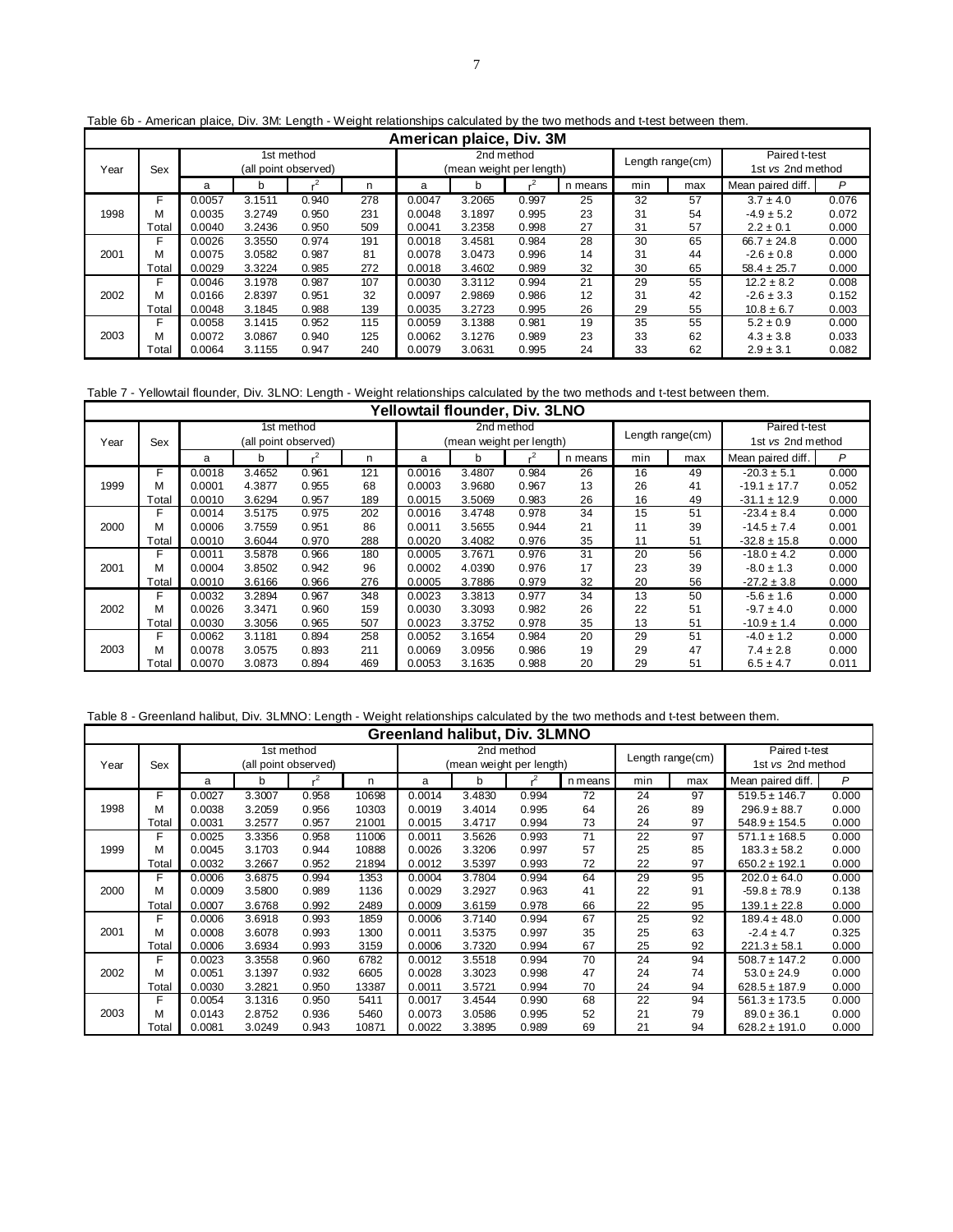|      |       |        |        |                      |      | Roughhead grenadier, Div. 3LMNO |                          |            |         |     |                  |                   |       |
|------|-------|--------|--------|----------------------|------|---------------------------------|--------------------------|------------|---------|-----|------------------|-------------------|-------|
|      |       |        |        | 1st method           |      |                                 |                          | 2nd method |         |     |                  | Paired t-test     |       |
| Year | Sex   |        |        | (all point observed) |      |                                 | (mean weight per length) |            |         |     | Length range(cm) | 1st vs 2nd method |       |
|      |       | a      | b      |                      | n    | a                               | b                        |            | n means | min | max              | Mean paired diff. | P     |
|      | F     | 0.5535 | 2.5207 | 0.923                | 2945 | 0.3457                          | 2.7070                   | 0.995      | 51      | 7   | 32               | $168.8 \pm 55.6$  | 0.000 |
| 1998 | м     | 0.6774 | 2.4474 | 0.926                | 2848 | 0.4407                          | 2.6036                   | 0.993      | 48      |     | 31               | $72.2 \pm 29.8$   | 0.000 |
|      | Total | 0.6138 | 2.4831 | 0.924                | 5793 | 0.3510                          | 2.6959                   | 0.995      | 51      |     | 32               | $160.4 \pm 55.5$  | 0.000 |
|      | F     | 0.2195 | 2.9217 | 0.994                | 1405 | 0.2505                          | 2.8735                   | 0.998      | 56      | 7   | 35.5             | $-59.2 \pm 21.2$  | 0.000 |
| 1999 | м     | 0.1775 | 2.9877 | 0.987                | 1032 | 0.1374                          | 3.0938                   | 0.997      | 28      | 6.5 | 20               | $19.6 \pm 10.3$   | 0.001 |
|      | Total | 0.1933 | 2.9621 | 0.993                | 2437 | 0.2137                          | 2.9229                   | 0.997      | 57      | 6.5 | 35.5             | $-63.2 \pm 21.1$  | 0.000 |
|      | F     | 0.2131 | 2.9187 | 0.985                | 551  | 0.1757                          | 2.9816                   | 0.993      | 49      | 7   | 32.5             | $18.9 \pm 12.7$   | 0.004 |
| 2000 | м     | 0.1885 | 2.9574 | 0.957                | 436  | 0.1368                          | 3.0894                   | 0.996      | 26      | 6.5 | 19               | $17.4 \pm 10.1$   | 0.002 |
|      | Total | 0.1978 | 2.9426 | 0.981                | 987  | 0.1752                          | 2.9822                   | 0.996      | 51      | 6.5 | 32.5             | $10.6 \pm 7.5$    | 0.007 |
|      | F     | 0.2260 | 2.8641 | 0.987                | 1417 | 0.1747                          | 2.9563                   | 0.997      | 54      | 6.5 | 36               | $74.2 \pm 30.1$   | 0.000 |
| 2001 | м     | 0.1872 | 2.9212 | 0.965                | 860  | 0.1037                          | 3.1441                   | 0.990      | 24      | 6.5 | 18               | $1.6 \pm 7.2$     | 0.657 |
|      | Total | 0.2024 | 2.8988 | 0.986                | 2277 | 0.1514                          | 3.0005                   | 0.997      | 54      | 6.5 | 36               | $71.8 \pm 30.8$   | 0.000 |
|      | F     | 0.3582 | 2.7096 | 0.953                | 2696 | 0.3364                          | 2.7548                   | 0.994      | 56      | 4   | 34               | $125.3 \pm 35.8$  | 0.000 |
| 2002 | м     | 0.5723 | 2.5217 | 0.943                | 2194 | 0.4964                          | 2.5873                   | 0.995      | 41      | 5   | 29.5             | $41.3 \pm 17.1$   | 0.000 |
|      | Total | 0.3982 | 2.6657 | 0.951                | 4890 | 0.3409                          | 2.7480                   | 0.994      | 58      | 4   | 34               | $157.2 \pm 47.5$  | 0.000 |
|      | F     | 0.6032 | 2.5381 | 0.963                | 1405 | 0.6888                          | 2.5123                   | 0.995      | 51      | 4   | 29               | $55.9 \pm 12.3$   | 0.000 |
| 2003 | м     | 0.8664 | 2.3804 | 0.934                | 1107 | 0.6794                          | 2.4713                   | 0.995      | 41      | 4.5 | 27               | $21.5 \pm 12.2$   | 0.001 |
|      | Total | 0.6376 | 2.5093 | 0.956                | 2512 | 0.6148                          | 2.5461                   | 0.994      | 51      | 4   | 29               | $80.0 \pm 22.7$   | 0.000 |

### Table 9 - Roughhead grenadier, Div. 3LMNO: Length - Weight relationships calculated by the two methods and t-test between them.

Table 10a - Witch flounder, Div. 3L: Length - Weight relationships calculated by the two methods and t-test between them.

|      |       |        |        |                                    |      | Witch flounder, Div. 3L |                          |            |         |                  |     |                                    |       |
|------|-------|--------|--------|------------------------------------|------|-------------------------|--------------------------|------------|---------|------------------|-----|------------------------------------|-------|
| Year | Sex   |        |        | 1st method<br>(all point observed) |      |                         | (mean weight per length) | 2nd method |         | Length range(cm) |     | Paired t-test<br>1st vs 2nd method |       |
|      |       | a      | b      |                                    | n    | a                       | b                        |            | n means | min              | max | Mean paired diff.                  | P     |
|      | F     | 0.0018 | 3.3499 | 0.949                              | 186  | 0.0035                  | 3.1763                   | 0.967      | 28      | 28               | 56  | $-17.3 \pm 10.3$                   | 0.002 |
| 1998 | M     | 0.0028 | 3.2272 | 0.925                              | 156  | 0.0013                  | 3.4482                   | 0.953      | 22      | 27               | 48  | $9.5 \pm 7.4$                      | 0.018 |
|      | Total | 0.0020 | 3.3296 | 0.942                              | 342  | 0.0022                  | 3.2955                   | 0.966      | 29      | 27               | 56  | $-9.2 \pm 3.4$                     | 0.000 |
|      | F     | 0.0006 | 3.6480 | 0.961                              | 336  | 0.0005                  | 3.6871                   | 0.981      | 33      | 20               | 68  | $20.2 \pm 8.4$                     | 0.000 |
| 1999 | M     | 0.0059 | 3.0078 | 0.906                              | 218  | 0.0027                  | 3.2288                   | 0.965      | 21      | 22               | 46  | $11.4 \pm 7.1$                     | 0.004 |
|      | Total | 0.0008 | 3.5537 | 0.950                              | 554  | 0.0006                  | 3.6446                   | 0.983      | 35      | 20               | 68  | $40.7 \pm 17.3$                    | 0.000 |
|      | F     | 0.0004 | 3.7743 | 0.961                              | 417  | 0.0004                  | 3.7893                   | 0.975      | 32      | 26               | 58  | $19.6 \pm 5.7$                     | 0.000 |
| 2001 | M     | 0.0140 | 2.7512 | 0.893                              | 181  | 0.0071                  | 2.9431                   | 0.937      | 17      | 27               | 43  | $5.0 \pm 4.2$                      | 0.029 |
|      | Total | 0.0004 | 3.7244 | 0.955                              | 598  | 0.0004                  | 3.7753                   | 0.977      | 33      | 26               | 58  | $31.0 \pm 10.0$                    | 0.000 |
|      | F     | 0.0006 | 3.6347 | 0.943                              | 773  | 0.0003                  | 3.8734                   | 0.976      | 34      | 20               | 55  | $23.5 \pm 13.9$                    | 0.002 |
| 2002 | M     | 0.0009 | 3.5474 | 0.922                              | 606  | 0.0002                  | 3.8959                   | 0.962      | 30      | 23               | 52  | $6.6 \pm 11.1$                     | 0.246 |
|      | Total | 0.0007 | 3.6071 | 0.936                              | 1379 | 0.0002                  | 3.9728                   | 0.975      | 35      | 20               | 55  | $25.7 \pm 18.2$                    | 0.008 |
|      | F     | 0.0035 | 3.1835 | 0.921                              | 573  | 0.0026                  | 3.2559                   | 0.989      | 28      | 27               | 55  | $1.0 \pm 2.7$                      | 0.490 |
| 2003 | М     | 0.0036 | 3.1670 | 0.927                              | 524  | 0.0012                  | 3.4514                   | 0.973      | 26      | 29               | 55  | $3.5 \pm 10.6$                     | 0.518 |
|      | Total | 0.0035 | 3.1770 | 0.924                              | 1097 | 0.0022                  | 3.2998                   | 0.986      | 29      | 27               | 55  | $2.9 \pm 4.8$                      | 0.246 |

#### Table 10b - Witch flounder, Div. 3NO: Length - Weight relationships calculated by the two methods and t-test between them.

|      |       |        |        |                      |     |        | Witch flounder, Div. 3NO |       |         |     |                  |                   |       |
|------|-------|--------|--------|----------------------|-----|--------|--------------------------|-------|---------|-----|------------------|-------------------|-------|
|      |       |        |        | 1st method           |     |        | 2nd method               |       |         |     | Length range(cm) | Paired t-test     |       |
| Year | Sex   |        |        | (all point observed) |     |        | mean weight per length)  |       |         |     |                  | 1st vs 2nd method |       |
|      |       | a      | b      |                      | n   | a      | b                        |       | n means | min | max              | Mean paired diff. | P     |
|      | F     | 0.0009 | 3.5401 | 0.945                | 228 | 0.0016 | 3.4006                   | 0.969 | 29      | 17  | 57               | $26.1 \pm 2.9$    | 0.000 |
| 1999 | м     | 0.0296 | 2.5487 | 0.867                | 131 | 0.0038 | 3.1322                   | 0.931 | 17      | 27  | 44               | $16.4 \pm 13.9$   | 0.031 |
|      | Total | 0.0012 | 3.4542 | 0.930                | 359 | 0.0014 | 3.4355                   | 0.969 | 30      | 17  | 57               | $41.6 \pm 10.3$   | 0.000 |
|      | F     | 0.0002 | 3.9804 | 0.958                | 115 | 0.0002 | 3.8935                   | 0.971 | 24      | 33  | 60               | $5.0 \pm 3.1$     | 0.004 |
| 2000 | м     | 0.0394 | 2.4525 | 0.788                | 47  | 0.0136 | 2.7588                   | 0.916 | 10      | 30  | 43               | $12.8 \pm 7.6$    | 0.008 |
|      | Total | 0.0001 | 4.0419 | 0.962                | 162 | 0.0003 | 3.8428                   | 0.973 | 26      | 30  | 60               | $9.0 \pm 7.1$     | 0.017 |
|      | F     | 0.0006 | 3.6683 | 0.961                | 27  | 0.0008 | 3.5758                   | 0.969 | 15      | 33  | 52               | $-3.2 \pm 4.0$    | 0.132 |
| 2001 | М     | 0.0493 | 2.3965 | 0.858                | 14  | 0.0887 | 2.2346                   | 0.883 |         | 34  | 40               | $0.7 \pm 1.9$     | 0.516 |
|      | Total | 0.0002 | 3.9206 | 0.956                | 41  | 0.0003 | 3.8036                   | 0.963 | 18      | 33  | 52               | $1.6 \pm 3.4$     | 0.353 |
|      | F     | 0.0008 | 3.5691 | 0.945                | 438 | 0.0010 | 3.5194                   | 0.980 | 31      | 25  | 55               | $25.9 \pm 5.1$    | 0.000 |
| 2002 | М     | 0.0176 | 2.7063 | 0.831                | 208 | 0.0095 | 2.8836                   | 0.965 | 18      | 27  | 44               | $9.0 \pm 5.1$     | 0.002 |
|      | Total | 0.0011 | 3.4933 | 0.933                | 646 | 0.0009 | 3.5420                   | 0.980 | 31      | 25  | 55               | $35.8 \pm 10.7$   | 0.000 |
|      | F     | 0.0013 | 3.4661 | 0.940                | 479 | 0.0017 | 3.3852                   | 0.989 | 35      | 24  | 59               | $-9.4 \pm 5.6$    | 0.002 |
| 2003 | М     | 0.0024 | 3.2892 | 0.781                | 138 | 0.0038 | 3.1538                   | 0.979 | 16      | 28  | 43               | $-0.9 \pm 2.8$    | 0.538 |
|      | Total | 0.0013 | 3.4605 | 0.933                | 617 | 0.0019 | 3.3552                   | 0.992 | 35      | 24  | 59               | $-6.6 \pm 5.9$    | 0.032 |

# Table 11 - White hake, Div. 3NO: Length - Weight relationships calculated by the two methods and t-test between them.

|      | White hake, Div. 3NO |        |        |                      |     |                          |        |            |         |     |                                       |                   |       |  |
|------|----------------------|--------|--------|----------------------|-----|--------------------------|--------|------------|---------|-----|---------------------------------------|-------------------|-------|--|
|      |                      |        |        | 1st method           |     |                          |        | 2nd method |         |     |                                       | Paired t-test     |       |  |
| Year | Sex                  |        |        | (all point observed) |     | (mean weight per length) |        |            |         |     | Length range(cm)<br>1st vs 2nd method |                   |       |  |
|      |                      | a      |        |                      | n   | a                        |        |            | n means | min | max                                   | Mean paired diff. |       |  |
| 2001 | Total                | 0.0009 | 3.6330 | 0.969                | 247 | 0.0006                   | 3.7583 | 0.991      | 43      | 21  | 70                                    | $28.4 \pm 20.1$   | 0.007 |  |
| 2002 | $\tau$ otal          | 0.0056 | 3.1695 | 0.968                | 523 | 0.0080                   | 3.0825 | 0.993      | 57      | 22  | 92                                    | $-33.3 \pm 22.1$  | 0.004 |  |
| 2003 | $\tau$ otal          | 0.0062 | 3.1344 | 0.975                | 605 | 0.0042                   | 3.2309 | 0.995      | 60      | 16  | 87                                    | $43.8 \pm 23.1$   | 0.000 |  |